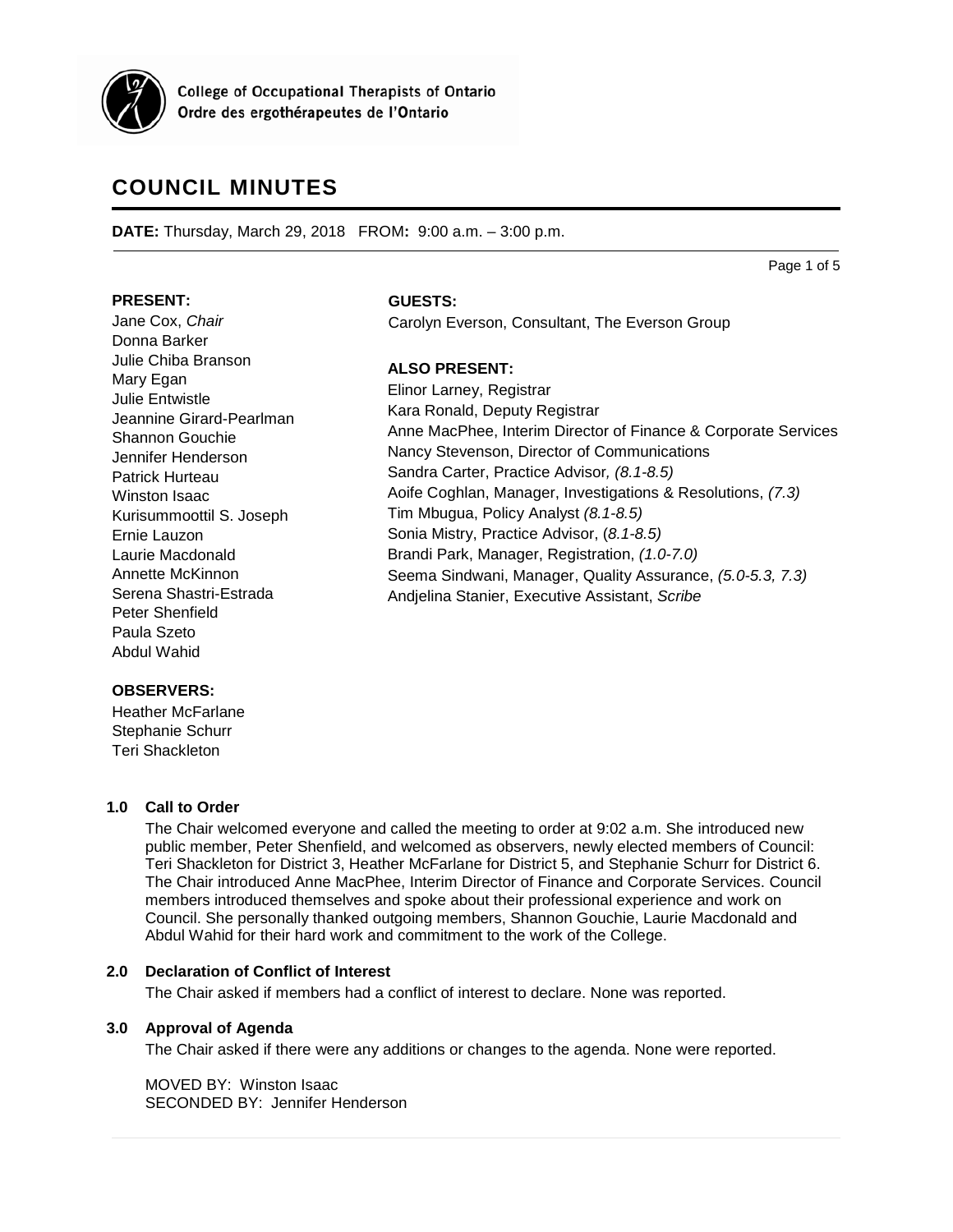*THAT the agenda be approved as presented.*

## **CARRIED**

## **4.0 Approval of Minutes**

#### **4.1 Draft Council Minutes of January 25, 2018**

The Chair asked if there were any edits to the draft Council minutes of January 25, 2018. None were reported.

MOVED BY: Laurie Macdonald SECONDED BY: Kurisummoottil S. Joseph

*THAT the draft Council minutes of January 25, 2018 be approved as presented.*

#### **CARRIED**

## **5.0 Registrar's Report**

#### **5.1 Registrar's Report**

Council reviewed the written report and the Registrar responded to questions. A discussion took place on the controlled act of Psychotherapy.

#### **5.2 Registrar's Presentation**

The Registrar reported on the outcomes of specific areas of focus related to the 2017-2018 Strategic Plan.

#### **5.3 Priority Performance Report**

A revised report was distributed. Council reviewed and discussed performance data for Q3 (December 1, 2017 – February 28, 2018) of the 2017-2018 fiscal year, related to the College's progress towards meeting objectives as outlined in the 2017-2020 Strategic Plan.

MOVED BY: Jeannine Girard-Pearlman SECONDED BY: Patrick Hurteau

*THAT Council receives the Priority Performance Report for the third quarter as presented.*

#### **CARRIED**

#### **6.0 Finance**

#### **6.1 January 2018 Financial Report**

Council reviewed the report and held a discussion.

MOVED BY: Winston Isaac SECONDED BY: Laurie Macdonald

*THAT Council receives the January 2018 financial report, statement of financial position, and statement of operations, as presented.*

## **CARRIED**

#### **6.2 Annual Investment Report**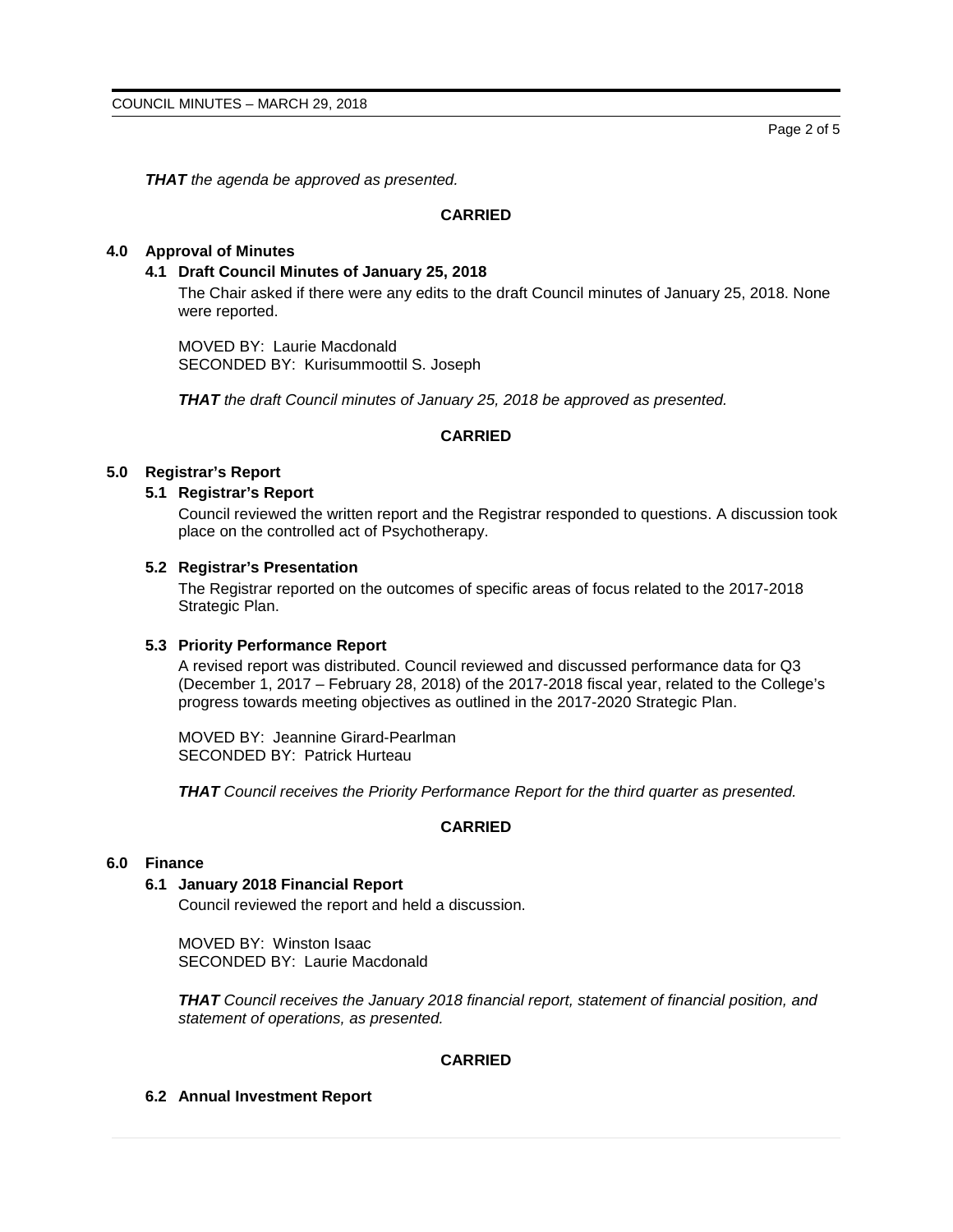The Chair presented the Annual Investment Report and asked if there were any concerns. No concerns were reported.

## **7.0 Governance**

## **7.1 2018 Elections – Districts 3, 5 & 6**

Elinor presented the results of the 2018 Elections and reported that the process went smoothly with no concerns. She responded to questions from members related to processes with a goal of increasing voter turnout in the future.

#### **7.2 Council Policy Review – Per Diems**

Council reviewed three governance documents and provided additional recommendations which included minor changes to the Allowable Expenses and Honoraria for elected and non-elected Council member documents and removing entirely the document on College procedures related to honoraria for public members.

MOVED BY: Jeannine Girard-Pearlman SECONDED BY: Serena Shastri-Estrada

*THAT Council approves the revisions to the following Council documents, including today's changes:*

- *1. Allowable Expenses – Guidelines for Elected Council and Non-Council Members,*
- *2. Honoraria – Guidelines for Elected Council and Non-Council Members.*

*And deletion in its entirety of the following Council document:*

*3. College Procedures for Honoraria/Expenses by the Ministry of Health and Long-Term Care, for all Order in Council Appointments (Public Members)*

## **CARRIED**

#### **7.3 College Values Statements**

Carolyn Everson, governance consultant, joined the meeting for this item. Jennifer Henderson, Chair of the College Values Working Group which was tasked with developing the final updated version of the College Values Statements, presented the final draft. Overall, the draft was very well received by Council; an additional recommendation was made. Jennifer thanked Carolyn and working group members for their participation.

MOVED BY: Jennifer Henderson SECONDED BY: Jeannine Girard-Pearlman

*THAT Council approves the revised College Values Statements including today's recommendation.*

## **CARRIED**

#### **8.0 New Business**

#### **8.1 Controlled Act Regulation**

Council reviewed the controlled act regulation which requires re-circulation given the long time lapse between 2009, when the regulation was originally circulated and proclamation of the Controlled Act in December 2017.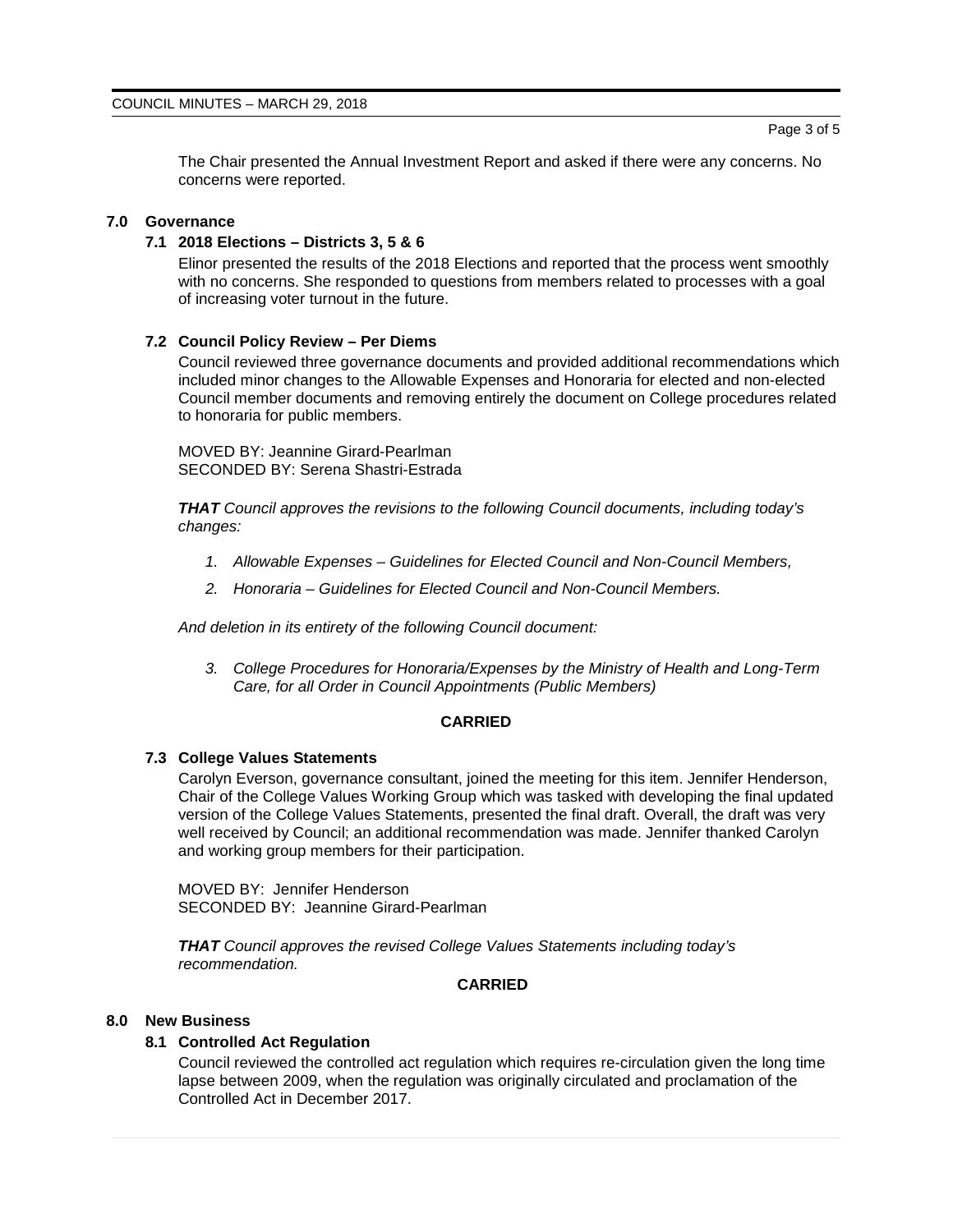Page 4 of 5

MOVED BY: Shannon Gouchie SECONDED BY: Kurisummoottil S. Joseph

*THAT Council approves the proposed Controlled Act of Psychotherapy regulation for circulation to registrants and other stakeholders.*

## **CARRIED**

**8.2 Protecting Patients Act, 2017: Proposed Regulations & Next Steps** Kara Ronald presented this item.

#### **8.3 Standards for the Prevention of Sexual Abuse**

Julie Chiba Branson, Chair of the Patient Relations Committee, brought forward this document for stakeholder consultation, and responded to questions and comments. Council made further recommendations.

MOVED BY: Julie Chiba Branson SECONDED BY: Patrick Hurteau

*THAT Council approves the revised Standards for the Prevention of Sexual Abuse for stakeholder consultation.*

## **MOTION DEFEATED**

MOVED BY: Shannon Gouchie SECONDED BY: Ernie Lauzon

*THAT Council approves the revised Standards for the Prevention of Sexual Abuse for stakeholder consultation with suggested changes outlined today.*

## **CARRIED**

## **8.4 Standards for the Supervision of Occupational Therapist Assistants**

Shannon reported on the proposed revisions of this document following an internal review and stakeholder consultation. Council reviewed the draft document and provided further recommendations.

MOVED BY: Shannon Gouchie SECONDED BY: Laurie Macdonald

*THAT Council approves the revised Standards for the Supervision of Occupational Therapist Assistants, including today's suggested changes.*

## **CARRIED**

**8.5 Guidelines for Working Within Managed Resources**